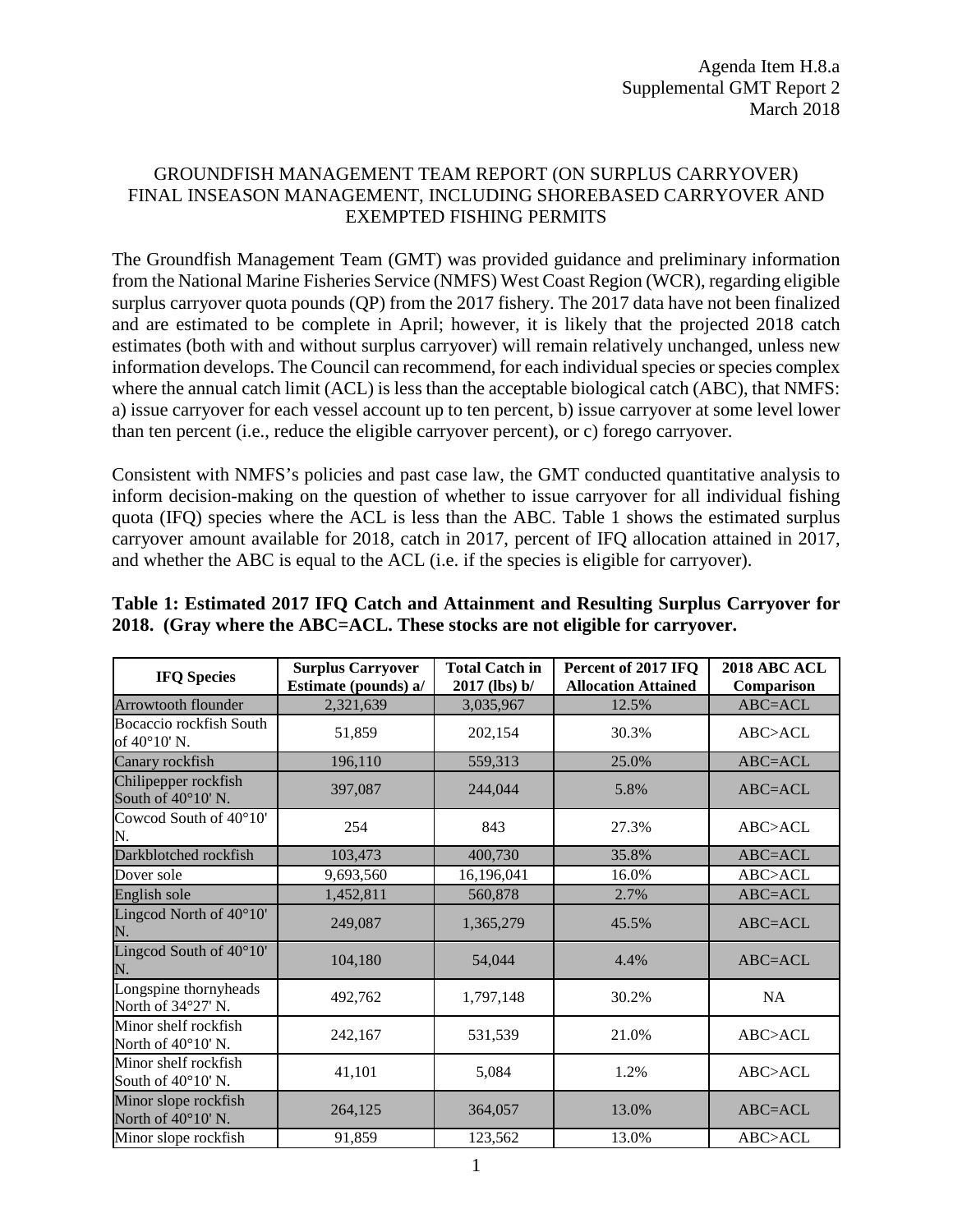| <b>IFQ Species</b>                                      | <b>Surplus Carryover</b><br>Estimate (pounds) a/ | <b>Total Catch in</b><br>$2017$ (lbs) b/ | Percent of 2017 IFQ<br><b>Allocation Attained</b> | <b>2018 ABC ACL</b><br>Comparison |
|---------------------------------------------------------|--------------------------------------------------|------------------------------------------|---------------------------------------------------|-----------------------------------|
| South of $40^{\circ}10'$ N.                             |                                                  |                                          |                                                   |                                   |
| Other flatfish                                          | 1,337,056                                        | 1,612,342                                | 9.8%                                              | ABC=ACL                           |
| Pacific cod                                             | 197,270                                          | 94,842                                   | 4.2%                                              | ABC>ACL                           |
| Pacific halibut (IBQ)<br>North of $40^{\circ}10'$ N. c/ | 13,594                                           | 79,235                                   | 45.3%                                             | <b>NA</b>                         |
| Pacific ocean perch North<br>of $40^{\circ}10'$ N.      | 38,253                                           | 206,893                                  | 47.3%                                             | ABC>ACL                           |
| Petrale sole                                            | 16,461                                           | 6,066,861                                | 100.2%                                            | ABC=ACL                           |
| Sablefish North of 36° N.                               | 107,341                                          | 5,574,933                                | 104.6%                                            | <b>NA</b>                         |
| Sablefish South of 36° N.                               | 159,754                                          | 249,530                                  | 14.5%                                             | NA                                |
| Shortspine thornyheads<br>North of 34°27' N.            | 299,646                                          | 1,634,160                                | 47.8%                                             | <b>NA</b>                         |
| Shortspine thornyheads<br>South of 34°27' N.            | 9,963                                            | $\Omega$                                 | 0.0%                                              | <b>NA</b>                         |
| Splitnose rockfish South<br>of $40^{\circ}10'$ N.       | 350,410                                          | 28,675                                   | 0.8%                                              | $ABC = ACL$                       |
| <b>Starry flounder</b>                                  | 136911                                           | 15,151                                   | 1.1%                                              | $ABC = ACL$                       |
| Widow rockfish                                          | 2,099,520                                        | 13,050,990                               | 52.0%                                             | ABC=ACL                           |
| Yelloweye rockfish                                      | 199                                              | 367                                      | 15.1%                                             | ABC>ACL                           |
| Yellowtail rockfish North<br>of $40^{\circ}10'$ N.      | 673,922                                          | 5,437,061                                | 58.1%                                             | $ABC = ACL$                       |

a/ DRAFT as of February 21, 2018

b/ Queried from IFQ Vessel Account Database on February 21, 2018

c/ 2018 P. halibut TCEY (ACL) not yet available. Surplus carryover pound estimates are based on ACL ratio of 1 and may be reduced

All non-whiting IFQ species where the ACL< ABC (except sablefish north of 36° N. lat.) had attainment rates lower than 60 percent for 2017. Based on this information and the historical performance of these species between 2011 and 2017, the probability is low that they will reach their respective trawl allocations or ACLs in 2018. **Therefore, the GMT recommends issuance of carryover for all of those species.**

## **Sablefish North of 36° N. Lat.**

Sablefish north of 36° N. lat. (i.e. sablefish north) is consistently a highly attained species, and therefore the decision of whether to recommend carryover is explored independently here. Table 2 shows the GMT's best estimates of sablefish north mortality for 2017, compared to each of the sector allocations, set-asides, and the ACL. Attainment of the 2017 ACL (5,252 mt) for sablefish north is currently estimated at 103 percent (Table 2).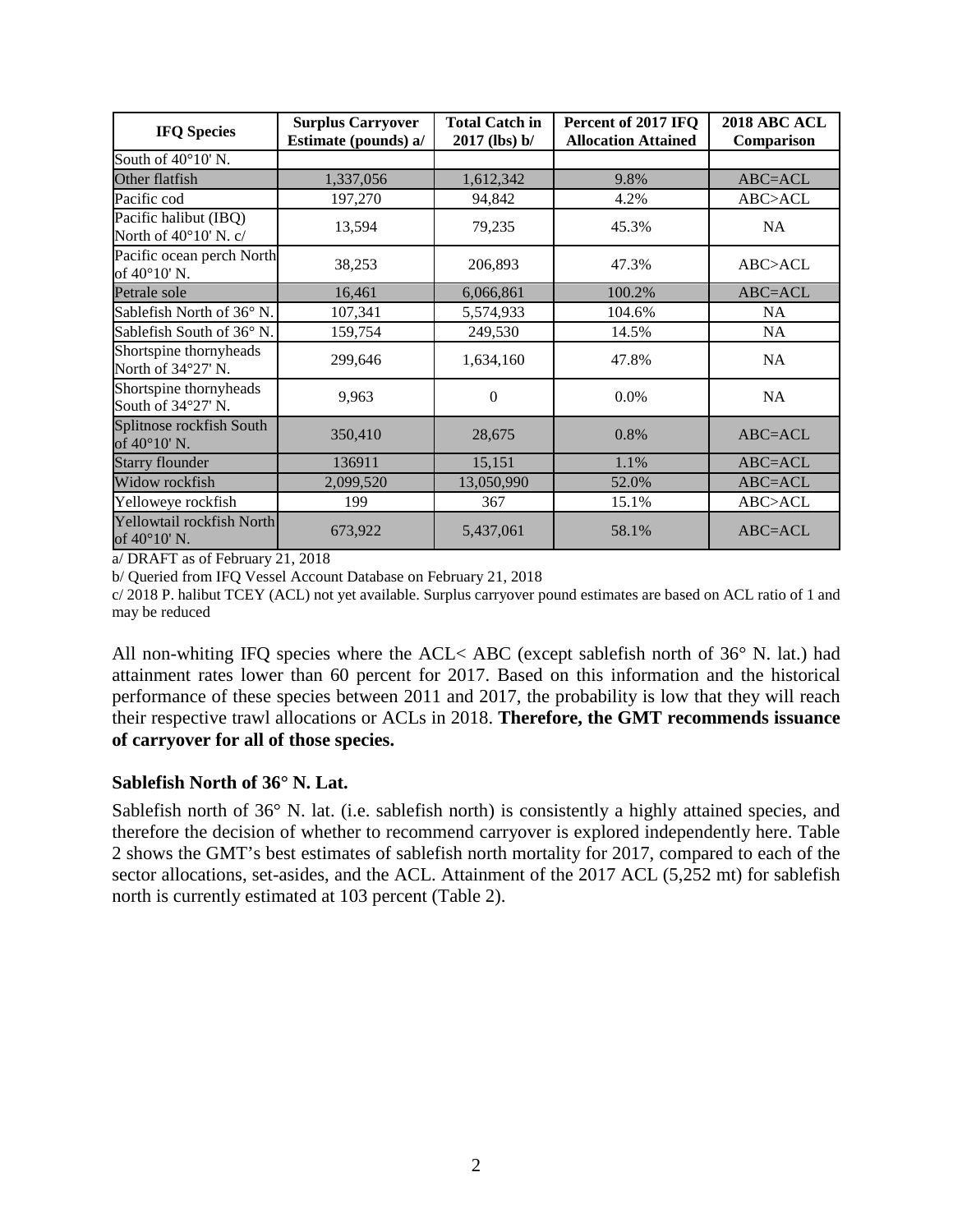| <b>Sector</b> | <b>Allocation</b> (mt) | <b>Mortality</b> (mt) | <b>Attainment</b> |
|---------------|------------------------|-----------------------|-------------------|
| Tribal        | 525                    | 499.2                 | 95%               |
| Rec           | 6.1                    | 2.51                  | 41%               |
| Research      | 26                     | 26                    | 100%              |
| At-Sea        | 50                     | 153.17                | 306%              |
| <b>IFQ</b>    | 2,416.4                | 2,528.77              | 105%              |
| Primary       | 1,518                  | 1,459.6               | 96%               |
| <b>LE DTL</b> | 268                    | 289.9                 | 108%              |
| <b>OA DTL</b> | 441                    | 429.2                 | 97%               |
| <b>ACL</b>    | 5,252                  | 5393.1                | 103%              |

**Table 2: Estimated Mortality and Attainment of Sablefish North of 36° N. lat. of 2017 (LE DTL = limited entry daily trip limit, OA DTL = open access daily trip limit).**

In 2017, the at-sea sector had an unusually high bycatch rate of sablefish, taking 306 percent of the ACL. Similarly, the amount of sablefish bycatch in the shoreside whiting fleet in 2017 was ~16x greater than recent years, and more than double than what has been seen since the start of the IFQ program (detailed explanation in Agenda Item H.8.a., Supplemental GMT Report 1). Catch exceeded the total available pounds for IFQ in 2017 by 247,683 lbs., putting attainment of total available pounds (including surplus carryover) at 105 percent. There were 141 mt surplus carryover allowed for sablefish north from 2016 to 2017.

## **Table 3: Shoreside Whiting Catch of Sablefish, 2011-2017.**

| Year | <b>Total Landings (round weight mt)</b> |
|------|-----------------------------------------|
| 2011 | 30.4                                    |
| 2012 | 47.2                                    |
| 2013 | 0.7                                     |
| 2014 | 5.2                                     |
| 2015 | 6.9                                     |
| 2016 | 5.9                                     |
| 2017 | 97.0                                    |

Table 4 shows 2017 total catch estimates, allocations, total available pounds, including eligible surplus, and corresponding attainment rates used to inform 2018 IFQ projections for sablefish north of 36° N. lat. Attainment of the 2017 IFQ allocation (not including surplus carryover from 2016 to 2017) for sablefish north is currently estimated at 99 percent. For coastwide projections to be compared against the OFL (discussed later), projections for sablefish south of 36° N. lat. are also included.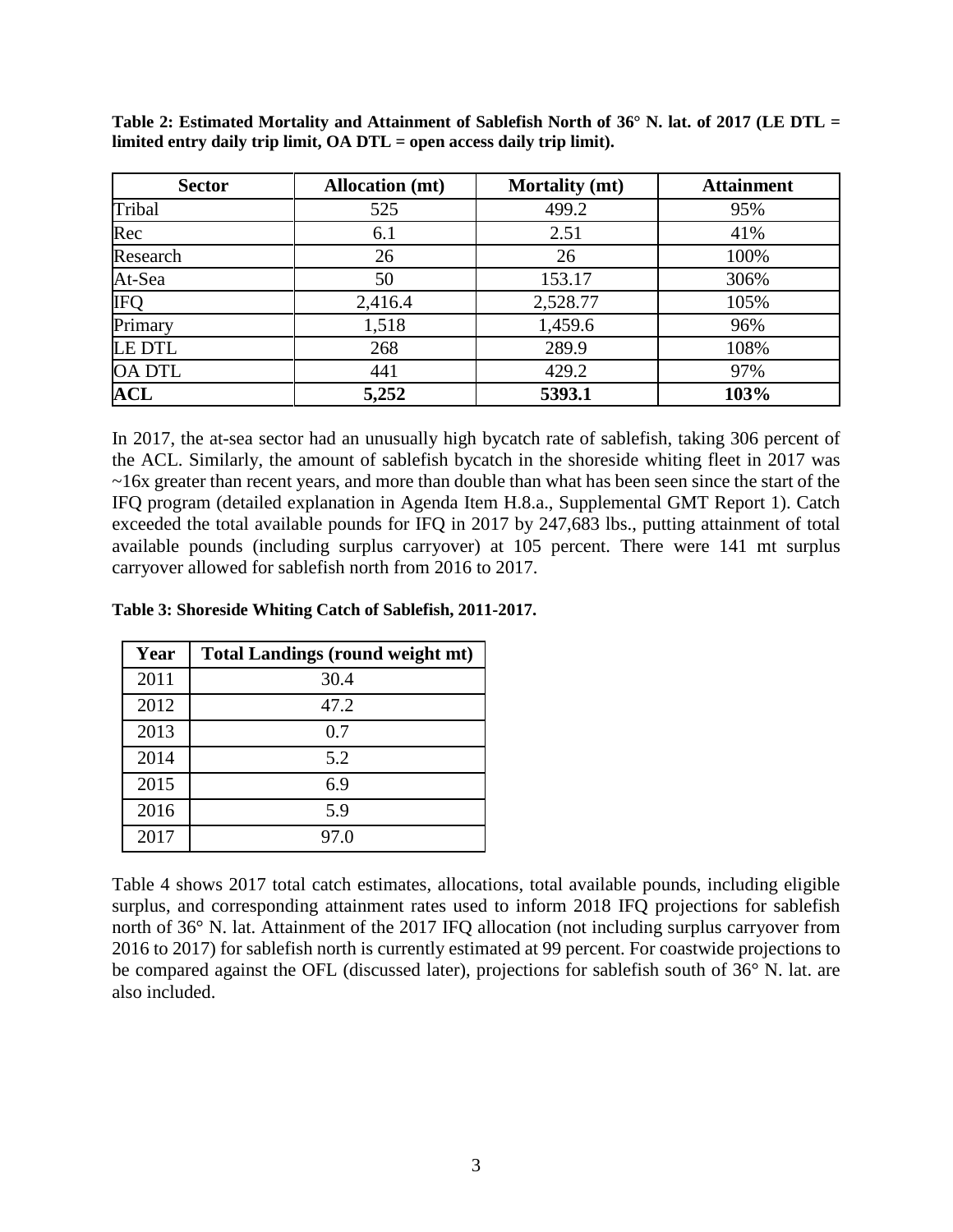|                                                                                                                                                                                                                                                                                                                           |                                      | <b>Excluding 2016 Surplus Carryover</b><br>(pounds that rolled over from 2016)<br>into 2017 vessel accounts) |                                      | <b>Surplus</b>                              | <b>Including 2016 Surplus Carryover</b><br>(pounds that rolled over from 2016)<br>into 2017 vessel accounts) |                                           |                                                                      | Eligible                                  |
|---------------------------------------------------------------------------------------------------------------------------------------------------------------------------------------------------------------------------------------------------------------------------------------------------------------------------|--------------------------------------|--------------------------------------------------------------------------------------------------------------|--------------------------------------|---------------------------------------------|--------------------------------------------------------------------------------------------------------------|-------------------------------------------|----------------------------------------------------------------------|-------------------------------------------|
| <b>Species</b><br>Area/<br>Category                                                                                                                                                                                                                                                                                       | 2017<br><b>Allocation</b><br>$(lbs)$ | 2017 Catch<br>$(lbs)$ a/                                                                                     | 2017<br><b>Attainment</b><br>$(lbs)$ | Carryover<br><b>Issued in</b><br>2017 (lbs) | 2017 Total<br>Available<br>$(lbs)$                                                                           | 2017 Total<br>Catch (lbs)<br>$\mathbf{b}$ | 2017<br><b>Attainment</b><br>of Total<br><b>Available</b><br>$(lbs)$ | <b>Surplus</b><br>Carryover<br>2017 (lbs) |
| Sablefish<br>North of<br>36° N.                                                                                                                                                                                                                                                                                           | 5,327,250                            | 5,266,611                                                                                                    | 99%                                  | 310,893                                     | 5,638,143                                                                                                    | 5,574,933                                 | 99%                                                                  | 107,341                                   |
| Sablefish<br>South of<br>36° N.                                                                                                                                                                                                                                                                                           | 1,721,369                            | 191,151                                                                                                      | 11%                                  | 135,090                                     | 1,856,459                                                                                                    | 249,530                                   | 13%                                                                  | 159,754                                   |
| a/ Excluding catch of surplus carryover pounds issued in 2017 (tracked separately)                                                                                                                                                                                                                                        |                                      |                                                                                                              |                                      |                                             |                                                                                                              |                                           |                                                                      |                                           |
| b/Including catch of surplus carryover pounds issued in 2017                                                                                                                                                                                                                                                              |                                      |                                                                                                              |                                      |                                             |                                                                                                              |                                           |                                                                      |                                           |
| c/ Eligible surplus carryover is calculated per regulations at 50 CFR 660.140(e)(5), and is based on used and unused<br>QP in 2017 vessel accounts. NMFS provided an estimated surplus carryover amount for this meeting based on the<br>2017 catch and balance data as of $2/21/18$ , but the 2017 data is not yet final |                                      |                                                                                                              |                                      |                                             |                                                                                                              |                                           |                                                                      |                                           |

With issuance of carryover, the GMT's best estimate for attainment of the 2018 sablefish north ACL is 98 percent. Without issuance of eligible surplus carryover, the projection decreases to 97 percent of the ACL (Table 5). The GMT acknowledges that many variables (e.g., market conditions, weather, etc.) could influence projected attainment of the shorebased IFQ allocations and the ACLs and that there is uncertainty in the estimates. Our projections for 2018 make the assumption that each sector will have the same attainment level as they did in 2017 (as seen in Table 2) except for the at-sea sector; for shorebased IFQ, the projected attainment includes surplus carryover. This is based on the LE DTL fishery taking the average 2016-2017 attainment and the at-sea sector taking the maximum prior to 2017 (27.7 mt in 2016).

| Table 5: Preliminary 2017 and Projected 2018 Sablefish Attainment, With and Without Surplus |  |  |  |  |  |
|---------------------------------------------------------------------------------------------|--|--|--|--|--|
| Carryover.                                                                                  |  |  |  |  |  |

| <b>Species</b><br>Area/<br>Category | <b>2017 IFQ</b><br><b>Attainment   Carryover   2018 IFQ</b><br>of Total<br><b>Available</b><br>(lbs) | <b>Amount of</b><br>to be<br><b>Issued in</b><br>2018 | <b>Allocation</b><br>$(lbs)$ | <b>Potential</b><br>2018<br>Carryover   Available  <br>$(lbs)$ | <b>2018 IFQ</b><br><b>Total</b><br>(lbs) | <b>2018 IFQ</b><br>Projected<br>$(lbs)$ | 2018<br>ACL<br>(mt) | <b>2018 All</b><br><b>Sectors</b><br>Projected | <b>2018 All</b><br><b>Sectors</b><br>Projected<br><b>Attainment</b> |
|-------------------------------------|------------------------------------------------------------------------------------------------------|-------------------------------------------------------|------------------------------|----------------------------------------------------------------|------------------------------------------|-----------------------------------------|---------------------|------------------------------------------------|---------------------------------------------------------------------|
| Sablefish<br>North of               | 99%                                                                                                  | Full<br>Carryover                                     | 5,559,838                    | 107,341                                                        |                                          | 5,667,179 5,603,643                     | 5.475               | 5,352                                          | 98%                                                                 |
| 36° N.                              |                                                                                                      | No<br>Carryover                                       | 5,559,838                    | $\overline{0}$                                                 |                                          | 5,559,838 5,497,506                     | 5.475               | 5,304                                          | 97%                                                                 |
| Sablefish<br>South of<br>36° N.     | 13%                                                                                                  | Full<br>Carryover                                     | 1,795,445                    | 159,754                                                        | 1,955,199                                | 262,802                                 | 1.944               | 252                                            | 13%                                                                 |